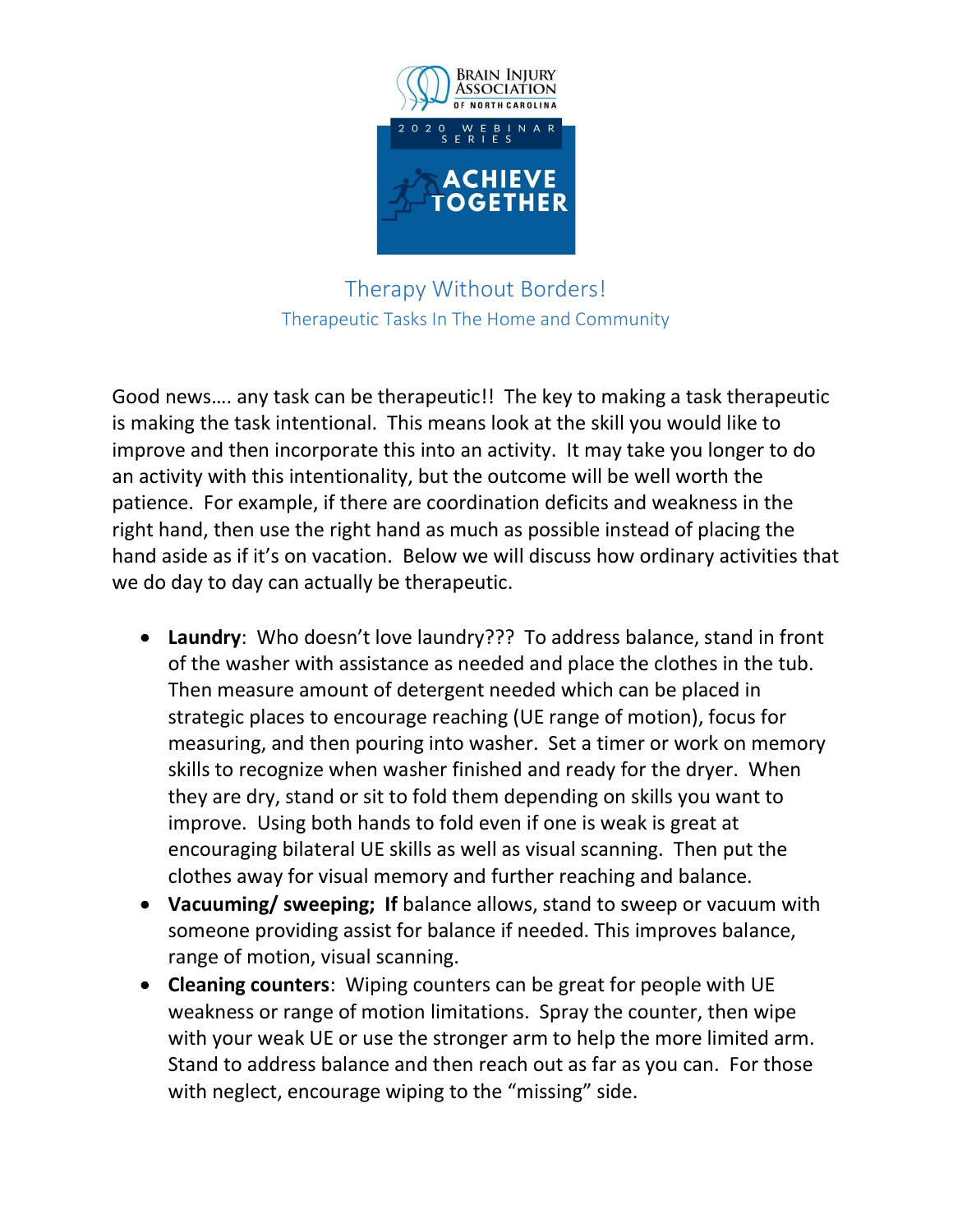- Arranging cabinets: Who's cabinets do not need rearranging?? This is a great therapeutic activity and productive one too! Stand to address balance deficits with support provided as needed. With the weaker arm, reach into the cabinet and retrieve various items. Provide assistance to the weaker arm if needed to avoid dropping items or help with achieving maximal range of motion. You can make this more challenging by calling out specific item to locate to address scanning or ask the person to name the object they are retrieving if working on language skills. You can also make this into a memory game by asking to retrieve 3 items such as the pepper, rosemary, and sugar.
- Emptying dishwasher: This can be done seated or standing. Addresses memory and recall for where the items need to be put away. Sorting silverware also good and this can be done anytime to address coordination, scanning, etc.
- Washing dishes: Incorporates bilateral hand skills and different textures of warm water, suds, and brushes. Also balance tasks if performing standing or seated working on trunk control.
- Making bed: Great balance activity and problem solving how to place sheets on the bed, etc.
- Meal prep: Make sure you are encouraging and allowing the person to assist with meal prep as much as possible. This can be helping to measure, stir, cut (if safe) or any components and can be done while standing at the counter or seated. Begin with simple tasks and then progress to more difficult. A first step would be have items presented on the counter and then ask the person to make a sandwich. Then progress to locating the items in the cabinets and refrigerator and putting the items away when completed addressing memory skills. If someone has difficulty naming objects, then practice this skill throughout the task you are performing. This can be progressed to looking up recipes and following step by step instructions.

This is just a short list but household responsibilities go on and on! When someone is home "recovering" make sure they are involved and feel purposeful! Doing everything for someone you love is actually causing more dependency and robbing them of a chance for greater independence!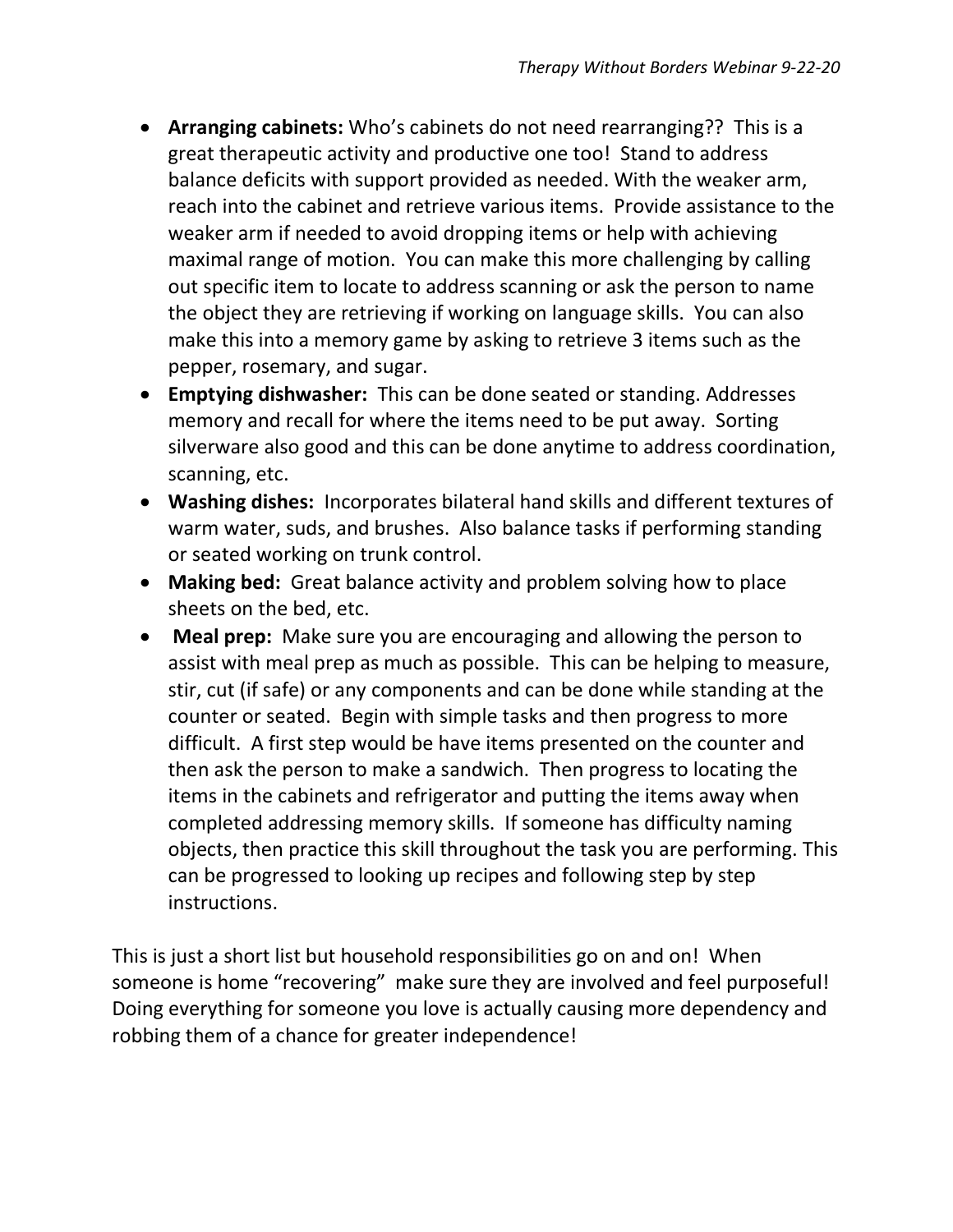Functional tasks in the home address many areas! This includes range of motion, visual perceptual skills, strengthening, communication skills, balance, and cognition. The key to recovery is active engagement in all of the day to day activities that were performed prior to the injury. The activities can be performed to intentionally address the areas that have been affected by the brain injury. If there is an impairment with weakness or range of motion, make sure that side is allowed to do the work for reaching, grasping, etc. Many times caregivers are required to facilitate further recovery when their loved one is discharged home and it is important to provide opportunities for success and activity.

IADL (Instrumental activities of daily living) activities: These daily tasks that were once taken for granted involve many skills from various parts of the brain including sequencing, functional cognition, attention, physical performance, balance, and general strength.

## Community Integration Skills

Get your loved one out in the community as much as possible! This may require more planning now as it once did, but it will be worth the benefits. Outings are very therapeutic and can address many skills such as balance, safety, strengthening, coordination, etc. Here are some examples listed below:

- **Grocery shopping-** this is necessary in all households and what better way to get someone out is going with you! If they are in a wheelchair, encourage them to propel as much as possible and give them a list with a few items or many depending on the person and encourage them to help you shop. Encourage them to reach out with their "weaker" side if possible even if you are providing hand over hand support for success. Prior to shopping, prepare a list of needed items by going through cabinets then write the list. Pre planning is also an important task to incorporate. For checking out, encourage them to place items on the counter and help with the check out process through payment and conversation.
- Gym: It is beneficial to maintain an exercise routine of at least 3 days a week. The gym is a therapeutic tool that many clients have accessible to them. Aquatic therapy may also be considered and most local YMCA's have indoor pools with ramps or lifts.